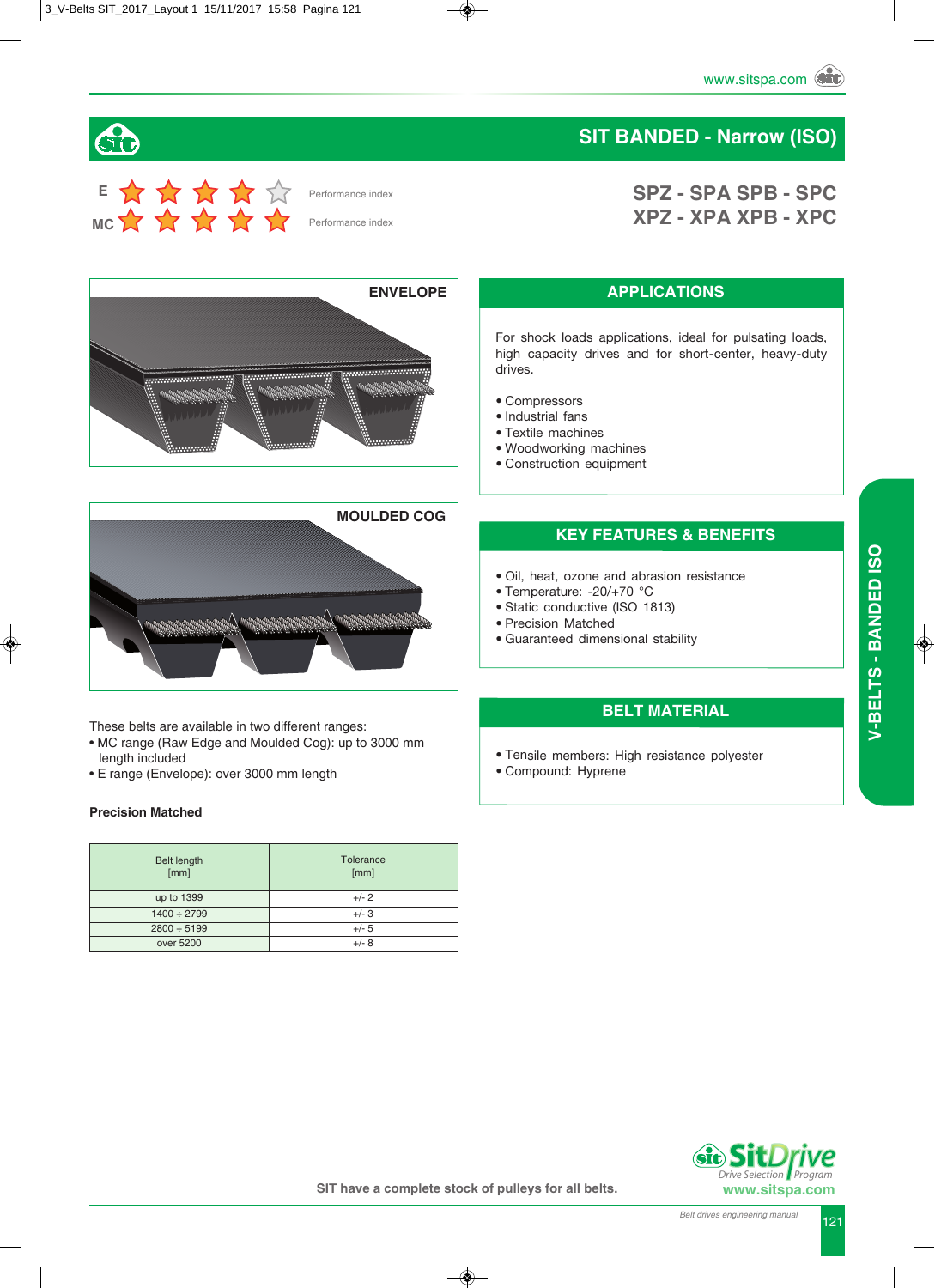### **Available sizes**

| <b>BANDED XPZ</b> |                           |
|-------------------|---------------------------|
| Part number       | Datum length (Ld)<br>[mm] |
|                   | <b>MOULDED COG</b>        |
| XPZ 1250          | 1250                      |
| XPZ 1400          | 1400                      |
| XPZ 1500          | 1500                      |
| XPZ 1600          | 1600                      |
| <b>XPZ 1700</b>   | 1700                      |
| XPZ 1800          | 1800                      |
| XPZ 1900          | 1900                      |
| <b>XPZ 2000</b>   | 2000                      |
| XPZ 2120          | 2120                      |
| XPZ 2240          | 2240                      |
| XPZ 2360          | 2360                      |
| XPZ 2500          | 2500                      |
| XPZ 2650          | 2650                      |
| XPZ 2800          | 2800                      |
| XPZ 3000          | 3000                      |

| <b>BANDED XPA / SPA</b> |                           |  |
|-------------------------|---------------------------|--|
| Part number             | Datum length (Ld)<br>[mm] |  |
| <b>MOULDED COG</b>      |                           |  |
| <b>XPA 1250</b>         | 1250                      |  |
| XPA 1400                | 1400                      |  |
| XPA 1500                | 1500                      |  |
| XPA 1600                | 1600                      |  |
| <b>XPA 1700</b>         | 1700                      |  |
| <b>XPA 1800</b>         | 1800                      |  |
| <b>XPA 1900</b>         | 1900                      |  |
| <b>XPA 2000</b>         | 2000                      |  |
| <b>XPA 2120</b>         | 2120                      |  |
| <b>XPA 2240</b>         | 2240                      |  |
| XPA 2360                | 2360                      |  |
| XPA 2500                | 2500                      |  |
| XPA 2650                | 2650                      |  |
| XPA 2800                | 2800                      |  |
| XPA 3000                | 3000                      |  |
| <b>ENVELOPE</b>         |                           |  |
| <b>SPA 3150</b>         | 3150                      |  |
| SPA 3350                | 3350                      |  |
| <b>SPA 3550</b>         | 3550                      |  |
| SPA 3750                | 3750                      |  |
| SPA 4000                | 4000                      |  |
| <b>SPA 4250</b>         | 4250                      |  |
| <b>SPA 4500</b>         | 4500                      |  |

| <b>BANDED XPB / SPB</b> |                           |  |
|-------------------------|---------------------------|--|
| Part number             | Datum length (Ld)<br>[mm] |  |
|                         | <b>MOULDED COG</b>        |  |
| <b>XPB 2000</b>         | 2000                      |  |
| <b>XPB 2120</b>         | 2120                      |  |
| <b>XPB 2240</b>         | 2240                      |  |
| <b>XPB 2360</b>         | 2360                      |  |
| <b>XPB 2500</b>         | 2500                      |  |
| XPB 2650                | 2650                      |  |
| <b>XPB 2800</b>         | 2800                      |  |
| XPB 3000                | 3000                      |  |
| <b>ENVELOPE</b>         |                           |  |
| <b>SPB 3150</b>         | 3150                      |  |
| SPB 3350                | 3350                      |  |
| <b>SPB 3550</b>         | 3550                      |  |
| <b>SPB 3750</b>         | 3750                      |  |
| SPB 4000                | 4000                      |  |
| <b>SPB 4250</b>         | 4250                      |  |
| <b>SPB 4500</b>         | 4500                      |  |
| <b>SPB 4750</b>         | 4750                      |  |
| <b>SPB 5000</b>         | 5000                      |  |
| SPB 5300                | 5300                      |  |
| SPB 5600                | 5600                      |  |
| SPB 6000                | 6000                      |  |
| SPB 6300                | 6300                      |  |
| SPB 6700                | 6700                      |  |
| SPB 7100                | 7100                      |  |
| <b>SPB 7500</b>         | 7500                      |  |
| SPB 8000                | 8000                      |  |

| DANUED AFU I SFU |                           |  |
|------------------|---------------------------|--|
| Part number      | Datum length (Ld)<br>[mm] |  |
|                  | <b>MOULDED COG</b>        |  |
| <b>XPC 3000</b>  | 3000                      |  |
|                  | <b>ENVELOPE</b>           |  |
| <b>SPC 3150</b>  | 3150                      |  |
| <b>SPC 3350</b>  | 3350                      |  |
| <b>SPC 3550</b>  | 3550                      |  |
| <b>SPC 3750</b>  | 3750                      |  |
| SPC 4000         | 4000                      |  |
| <b>SPC 4250</b>  | 4250                      |  |
| <b>SPC 4500</b>  | 4500                      |  |
| <b>SPC 4750</b>  | 4750                      |  |
| <b>SPC 5000</b>  | 5000                      |  |
| <b>SPC 5300</b>  | 5300                      |  |
| <b>SPC 5600</b>  | 5600                      |  |
| <b>SPC 6000</b>  | 6000                      |  |
| SPC 6300         | 6300                      |  |
| <b>SPC 6700</b>  | 6700                      |  |
| <b>SPC 7100</b>  | 7100                      |  |
| <b>SPC 7500</b>  | 7500                      |  |
| <b>SPC 8000</b>  | 8000                      |  |
| <b>SPC 8500</b>  | 8500                      |  |
| <b>SPC 9000</b>  | 9000                      |  |
| <b>SPC 9500</b>  | 9500                      |  |
| SPC 10000        | 10000                     |  |
| SPC 11200        | 11200                     |  |
| <b>SPC 11800</b> | 11800                     |  |
| SPC 12500        | 12500                     |  |

# **BANDED XPC / SPC**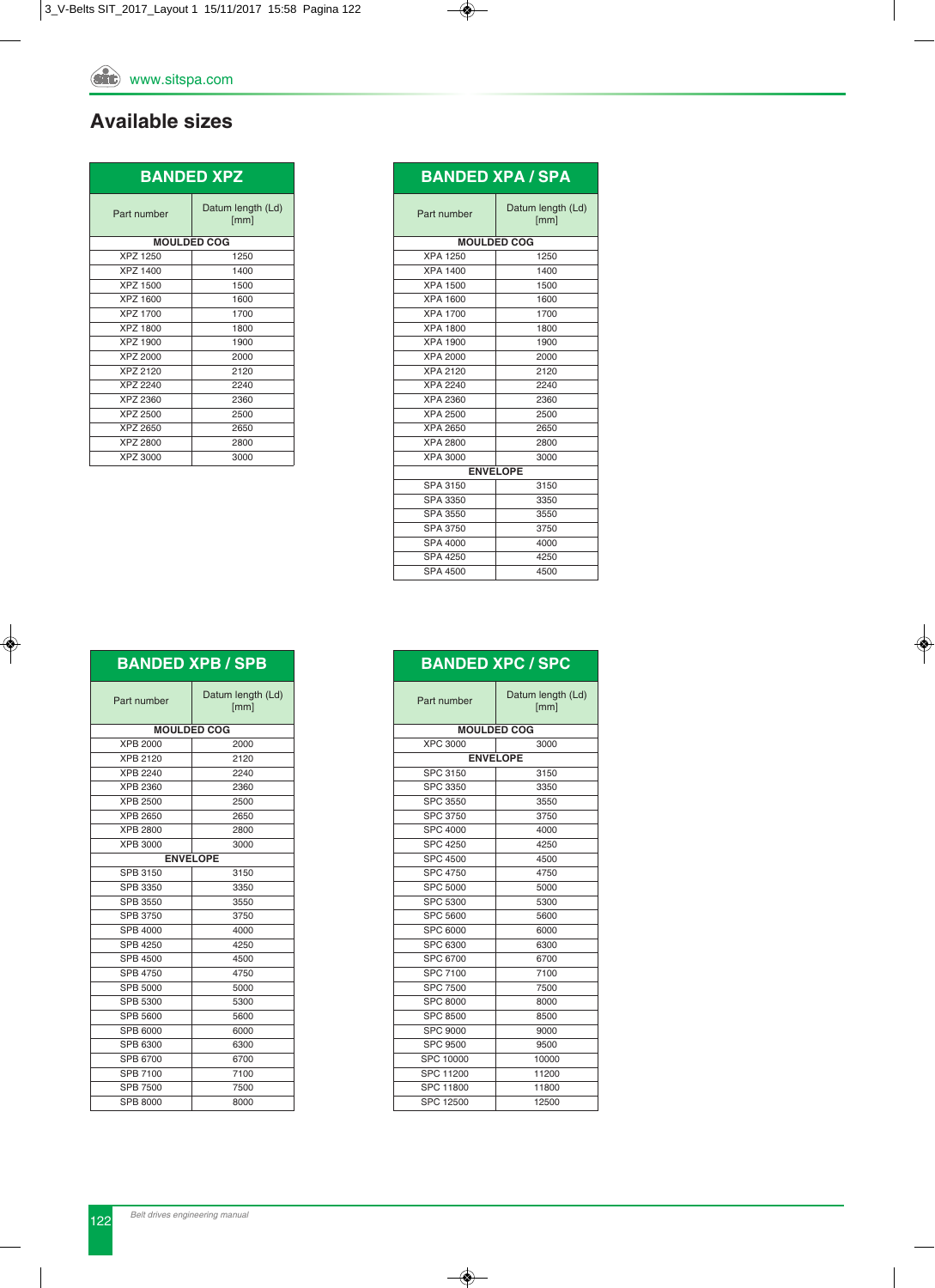### **BX - CX**



Performance index

60

**BANDED Classical** belts are available in two different ranges: • MC range (Raw Edge and Moulded Cog): up to 3000 mm

- length included
- E range (Envelope): over 3000 mm length (on request)

#### **Precision Matched**

| <b>Belt length</b><br>[mm] | Tolerance<br>[mm] |
|----------------------------|-------------------|
| up to 1399                 | $+/- 2$           |
| $1400 \div 2799$           | $+/- 3$           |
| over 2800                  | $+/- 5$           |

### **APPLICATIONS**

For shock loads applications, ideal for pulsating loads, high capacity drives and for short-center, heavy-duty drives.

- Compressors
- Industrial fans
- Textile machines
- Woodworking machines
- Construction equipment

### **KEY FEATURES & BENEFITS**

- Oil, heat, ozone and abrasion resistance
- Temperature: -20/+70 °C
- Static conductive (ISO 1813)
- Precision Matched
- Guaranteed dimensional stability

#### **BELT MATERIAL**

- Tensile member: High resistance polyester
- Compound: Hyprene



 *Program*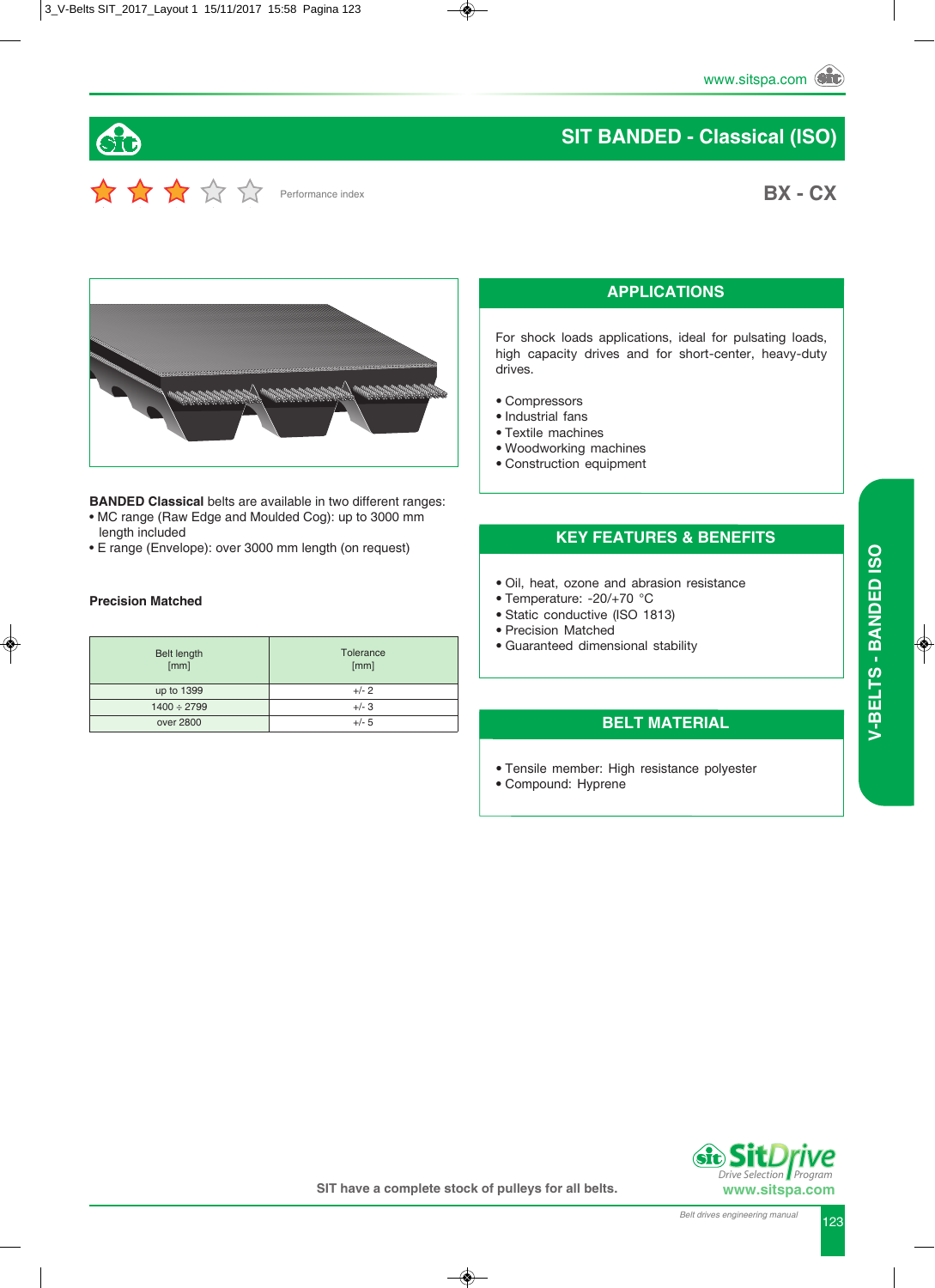### **Available sizes**

| <b>BANDED BX</b> |                           |
|------------------|---------------------------|
| Part number      | Pitch length (Lp)<br>[mm] |
| <b>BX35</b>      | 935                       |
| <b>BX38</b>      | 1011                      |
| <b>BX42</b>      | 1113                      |
| <b>BX43</b>      | 1138                      |
| <b>BX46</b>      | 1214                      |
| <b>BX48</b>      | 1265                      |
| <b>BX50</b>      | 1316                      |
| <b>BX51</b>      | 1341                      |
| <b>BX52</b>      | 1367                      |
| <b>BX53</b>      | 1392                      |
| <b>BX54</b>      | 1417                      |
| <b>BX55</b>      | 1443                      |
| <b>BX56</b>      | 1468                      |
| <b>BX57</b>      | 1494                      |
| <b>BX58</b>      | 1519                      |
| <b>BX59</b>      | 1544                      |
| <b>BX60</b>      | 1570                      |
| <b>BX62</b>      |                           |
|                  | 1621                      |
| <b>BX63</b>      | 1646                      |
| <b>BX64</b>      | 1671                      |
| <b>BX65</b>      | 1697                      |
| <b>BX66</b>      | 1722                      |
| <b>BX67</b>      | 1748                      |
| <b>BX68</b>      | 1773                      |
| <b>BX70</b>      | 1824                      |
| <b>BX71</b>      | 1849                      |
| <b>BX72</b>      | 1875                      |
| <b>BX73</b>      | 1900                      |
| <b>BX74</b>      | 1925                      |
| <b>BX75</b>      | 1951                      |
| <b>BX77</b>      | 2002                      |
| <b>BX78</b>      | 2027                      |
| <b>BX79</b>      | 2052                      |
| <b>BX80</b>      | 2078                      |
| <b>BX81</b>      | 2103                      |
| <b>BX82</b>      | 2129                      |
| <b>BX83</b>      | 2154                      |
| <b>BX85</b>      | 2205                      |
| <b>BX87</b>      | 2256                      |
| <b>BX88</b>      | 2281                      |
| BX90             | 2332                      |
| <b>BX93</b>      | 2408                      |
| <b>BX94</b>      | 2434                      |
| <b>BX95</b>      | 2459                      |
| <b>BX96</b>      | 2484                      |
| <b>BX97</b>      | 2510                      |
| <b>BX99</b>      | 2560                      |
| <b>BX100</b>     | 2586                      |
| BX103            | 2662                      |
| <b>BX105</b>     | 2713                      |
| <b>BX108</b>     | 2789                      |
| <b>BX112</b>     | 2891                      |

| <b>BANDED CX</b> |                           |  |
|------------------|---------------------------|--|
| Part number      | Pitch length (Lp)<br>[mm] |  |
| CX60             | 1598                      |  |
| CX68             | 1801                      |  |
| CX75             | 1979                      |  |
| CX81             | 2131                      |  |
| CX85             | 2233                      |  |
| CX90             | 2360                      |  |
| CX96             | 2512                      |  |
| CX99             | 2588                      |  |
| CX100            | 2614                      |  |
| CX105            | 2741                      |  |
| CX108            | 2817                      |  |
| CX109            | 2842                      |  |
| CX112            | 2918                      |  |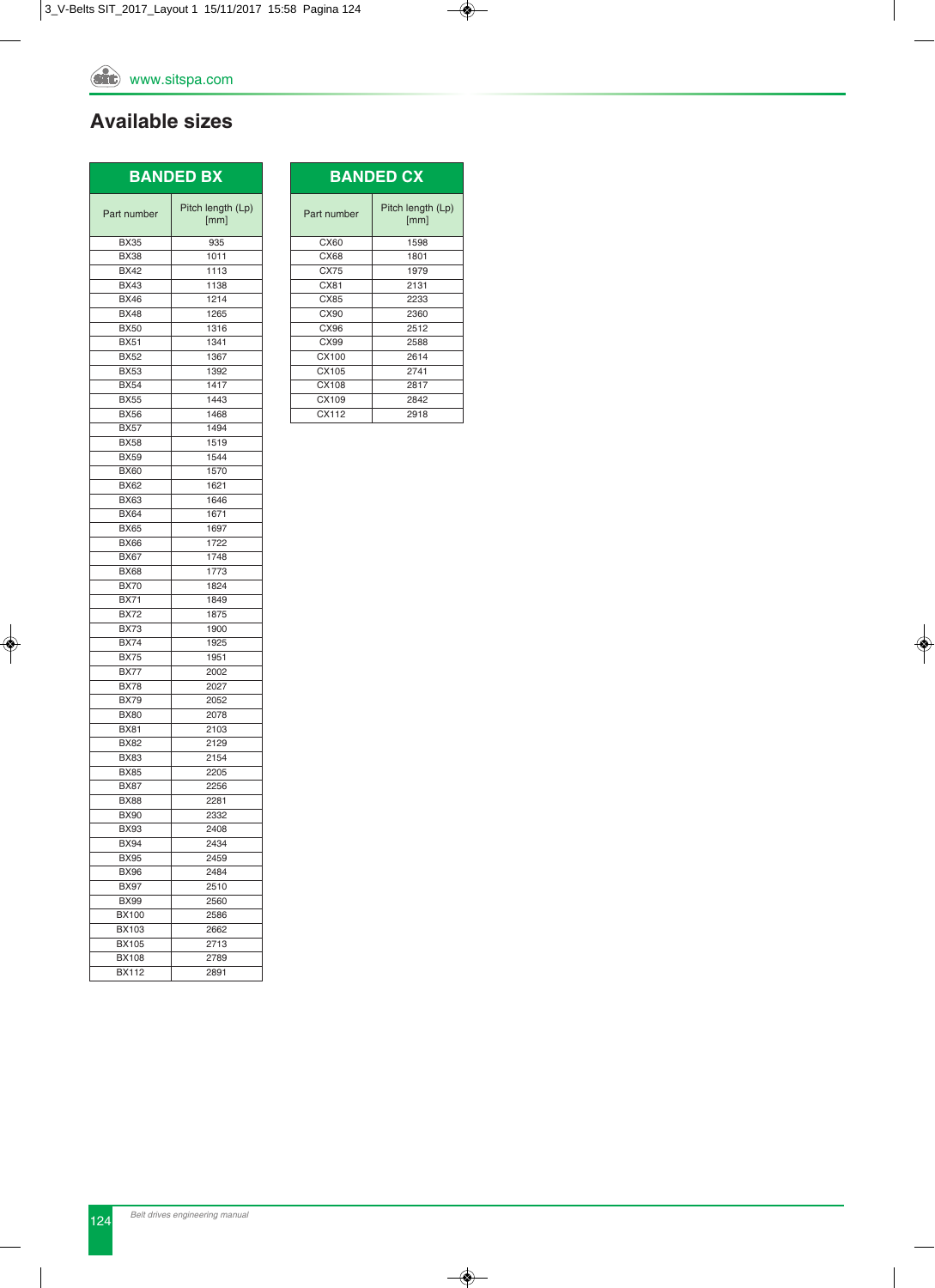**3V - 5V - 8V 3VX - 5VX**

### **SIT BANDED WEDGE - Narrow (RMA)**



Performance index

Performance index





**BANDED WEDGE NARROW RMA** belts are available in two different ranges:

- MC range (Raw Edge and Moulded Cog)
- E range (Envelope)

#### **Precision Matched**

| <b>Belt length</b><br>[mm] | Tolerance<br>[mm] |
|----------------------------|-------------------|
| up to 1399                 | $+/- 2$           |
| $1400 \div 2799$           | $+/-3$            |
| $2800 \div 5199$           | $+/- 5$           |
| over 5200                  | $+/-$ 8           |

### **BANDED WEDGE PLUS (RMA)**

### **Section 5VF - 8VF**

Ultimate upgrade belt for all heavy-duty industrial machinery and equipment. Ideal for operation in harsh elements on the toughest high power drives (crushers, saws, dryers and blow tanks).

The following sizes are available:

- **5V900 ÷ 5V3550**
- **8V1250 ÷ 8V6000**

See BANDED WEDGE NARROW RMA table for lengths.

**• Tensile member:** Aramid



 *Program*

## **APPLICATIONS**

For shock loads applications, ideal for pulsating loads, high capacity drives and for short-center, heavy-duty drives.

- Compressors
- Industrial fans
- Textile machines
- Woodworking machines
- Construction equipment

### **KEY FEATURES & BENEFITS**

- Oil, heat, ozone and abrasion resistance
- Temperature: -20/+70°C
- Static conductive (ISO 1813)
- Precision Matched
- Guaranteed dimensional stability

### **BELT MATERIAL**

• Tensile members: High resistance polyester

• Compound: Hyprene

**SIT have a complete stock of pulleys for all belts.**